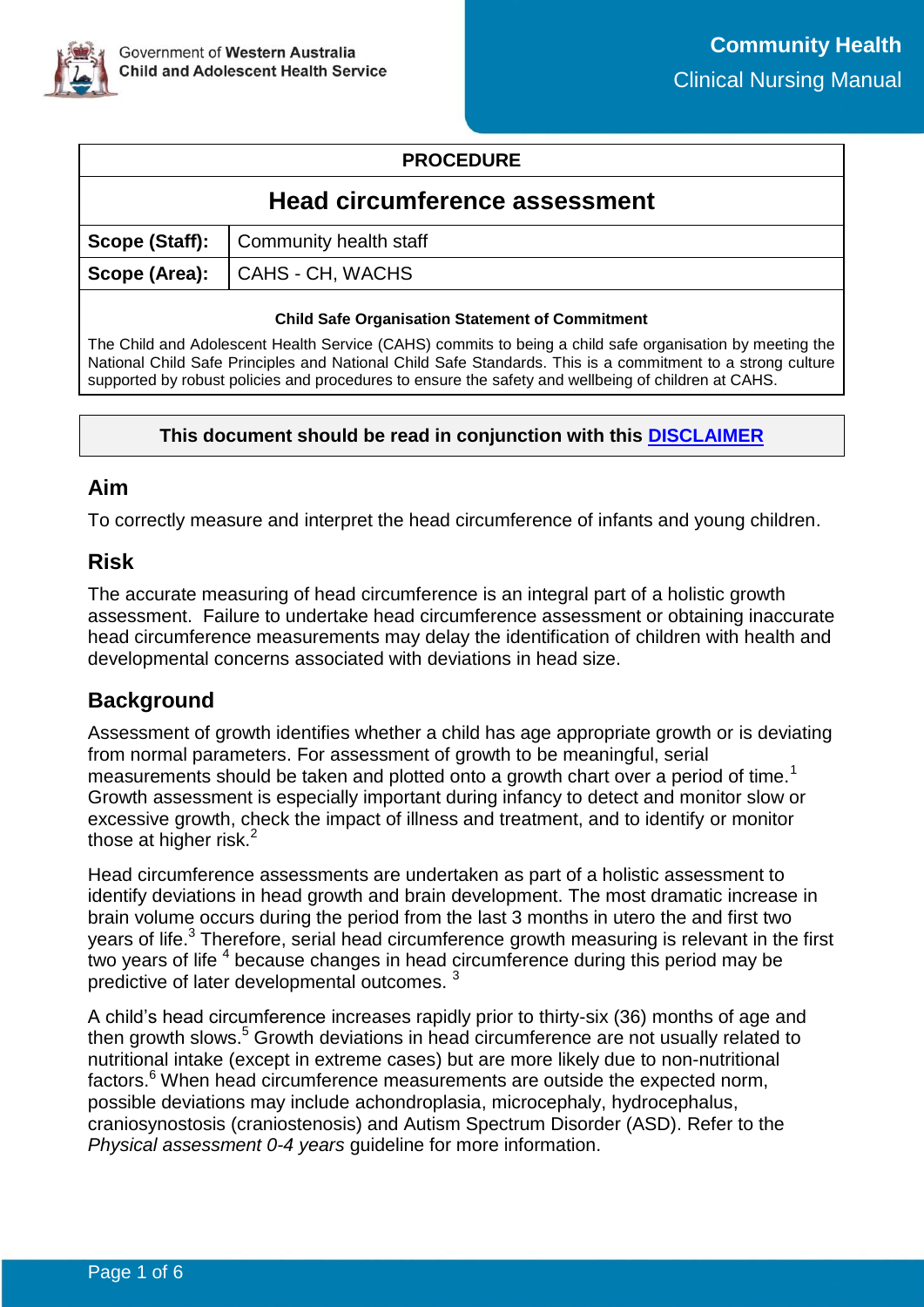Microcephaly (usually defined by a head circumference below the  $3<sup>rd</sup>$  centile) and macrocephaly (head circumference above the 97<sup>th</sup> centile) may be evident at birth or become apparent in the first years of life.  $3$ 

Evidence shows that some infants with autism spectrum disorder (ASD) have deviations from normal in their head circumference. It has been observed that head circumference at birth is smaller than healthy infants, followed by a period of sudden rapid growth (between 6 – 14 months) before the head circumference stabilizes. Accelerated head growth in the first year of life is found in approximately 70% of children with ASD.<sup>7, 8</sup> This growth pattern may serve as an early signal of risk for autism.

# **Key Points**

- Head circumference assessments are undertaken at the 8 week, 4 month and 12 month universal scheduled contacts.
- A head circumference assessment should also be completed as part of a holistic assessment when concerns regarding growth or any other identified risk are raised by nurse or parent at any Universal Plus contact or drop in session.
- Accelerations or decelerations in head circumference growth are indications for further review and/or referral.
- Head circumference alone is not diagnostic of disorders.
- To ensure head circumference measurement accuracy, reliable equipment should be used, along with good technique. Small errors during the measuring, recording or plotting can have a significant impact on the infant's/child's growth assessment results and subsequent care planning.
- Community health nurses must follow the organisation's overarching Infection Control Policies and perform hand hygiene in accordance with WA Health guidelines at all appropriate stages of the procedure.

# **Equipment**

- Clean, flexible, non-stretchable measuring tape or disposable paper tape.
- The tape should have increments of 0.1 centimetres (cm) and a width of  $0.5 -$ 1.0cm.
- Check tape against a static measure for accuracy and replace regularly as required.

# **Procedure**

| <b>Steps</b>                                                                                                                            | <b>Additional Information</b>                                   |
|-----------------------------------------------------------------------------------------------------------------------------------------|-----------------------------------------------------------------|
| <b>Explanation</b>                                                                                                                      |                                                                 |
| Discuss the procedure with the parent<br>and child, where appropriate. Allow<br>sufficient time for discussion of parental<br>concerns. | Encourage parent support and<br>involvement with the procedure. |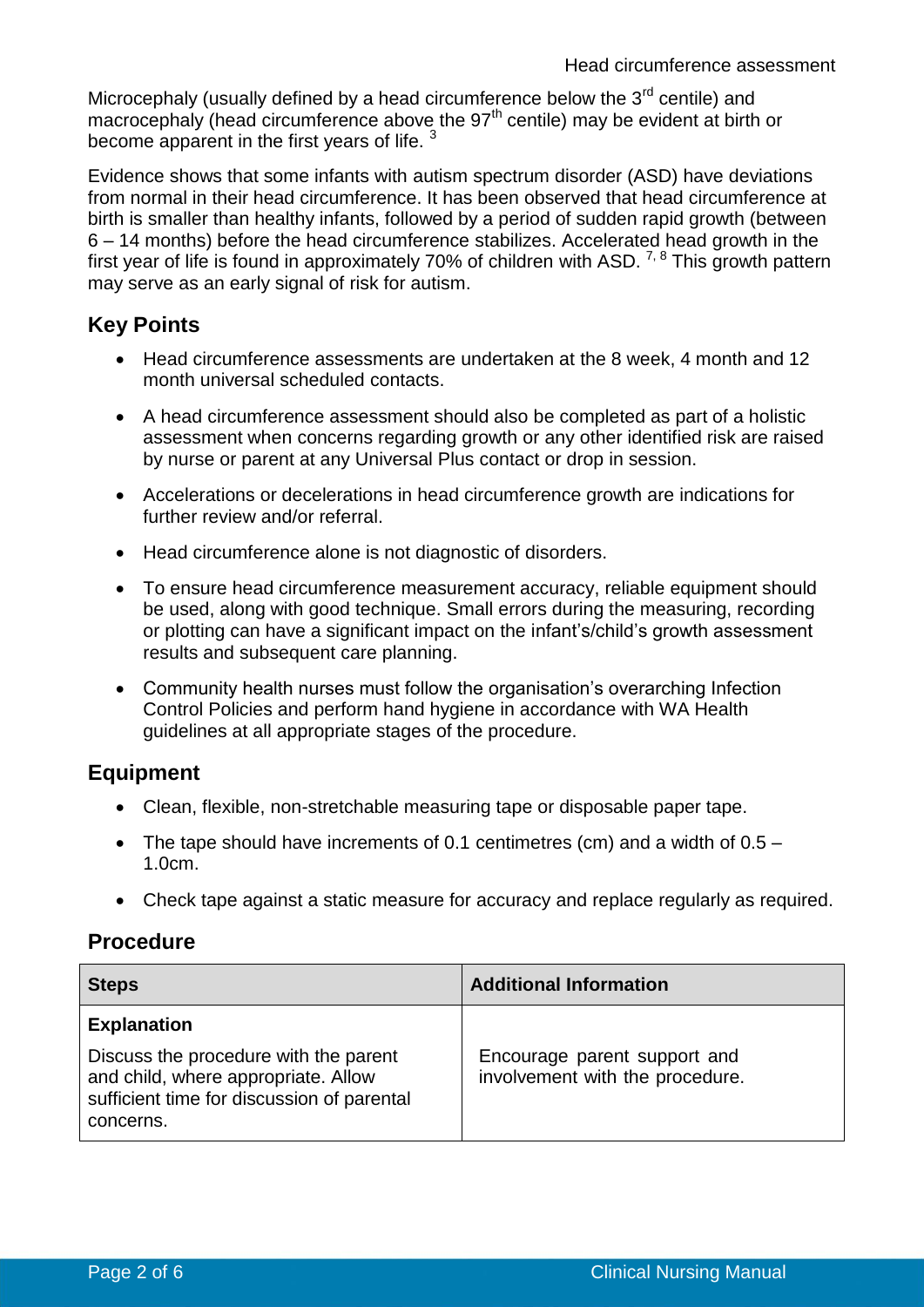| <b>Steps</b>                                                                                                                                                                                                                                                                                                                                                                                                                                                                                                                                                                                               | <b>Additional Information</b>                                                                                                                                                                                                                                                                                                                                                                                                                                                                                                                                                                                                                                                                                                                                                                                                                         |  |  |
|------------------------------------------------------------------------------------------------------------------------------------------------------------------------------------------------------------------------------------------------------------------------------------------------------------------------------------------------------------------------------------------------------------------------------------------------------------------------------------------------------------------------------------------------------------------------------------------------------------|-------------------------------------------------------------------------------------------------------------------------------------------------------------------------------------------------------------------------------------------------------------------------------------------------------------------------------------------------------------------------------------------------------------------------------------------------------------------------------------------------------------------------------------------------------------------------------------------------------------------------------------------------------------------------------------------------------------------------------------------------------------------------------------------------------------------------------------------------------|--|--|
| <b>Preparation</b><br>Remove any hair or head<br>accessories.<br>Lay the child supine on the assessment<br>bench.                                                                                                                                                                                                                                                                                                                                                                                                                                                                                          | Children may need to be held firmly (yet<br>comfortably) to prevent unexpected<br>movement.<br>Older children may prefer to stand or be<br>seated on the parents lap facing the health<br>professional.                                                                                                                                                                                                                                                                                                                                                                                                                                                                                                                                                                                                                                               |  |  |
| <b>Measuring</b><br>Place the tape above the child's<br>eyebrows, above the supraorbital<br>ridge and around the occipital<br>prominence at the back of the head.<br>Pull the tape gently to compress the<br>$\bullet$<br>hair to yield a measure that<br>'approximates' head circumference.<br>Note the measurement to the nearest<br>0.1cm.                                                                                                                                                                                                                                                              | Staff may wish to repeat measurement a<br>number of times, to enable consistency in<br>technique and accuracy with results.                                                                                                                                                                                                                                                                                                                                                                                                                                                                                                                                                                                                                                                                                                                           |  |  |
| <b>Recording</b><br>Record measurements on relevant<br>head circumference growth charts,<br>specific for age and gender.<br>Infants born after 37 completed<br>$\bullet$<br>weeks should be plotted on the WHO<br>birth to 2 year growth charts. The<br>actual age for these infants<br>commences at birth. Growth<br>measurement plotting begins at birth<br>at "0" and continues according to<br>actual age.<br>Infants born less than 37 weeks<br>gestation should be plotted onto the<br>WHO birth to 2 year growth charts<br>using their age corrected for their<br>prematurity until 2 years of age. | Age is plotted in completed weeks/months/<br>years as appropriate.<br>For full term infants less than fourteen (14)<br>weeks of age who have been identified as<br>having head circumference concerns, use<br>the WHO Birth to thirteen (13) weeks head<br>circumference charts to record serial<br>measurements.<br>A child born before 37 completed weeks<br>gestation is considered preterm. Once a<br>corrected age of 40 weeks is reached, the<br>WHO standards can be used to monitor<br>ongoing growth. Corrected age should be<br>used until 2 years of age. If this child<br>catches up before this then actual age can<br>be used.<br>Fenton Preterm Growth Charts can be<br>used from 20 - 40 weeks gestation or up to<br>50 weeks of age, as these babies may not<br>be old enough to be plotted from week 0<br>on the WHO growth charts. |  |  |
| Interpretation<br>Interpret the head circumference<br>measurements on the chart, noting<br>any changes in growth trajectories.<br>Discuss findings and growth patterns<br>with parents                                                                                                                                                                                                                                                                                                                                                                                                                     | In some cases, a single measurement is<br>sufficient to confirm a size increase that<br>requires further assessment. However<br>more often, serial measurements of the<br>head circumference over a period of time<br>and a holistic assessment are required to<br>confirm that a deviation from the normal                                                                                                                                                                                                                                                                                                                                                                                                                                                                                                                                           |  |  |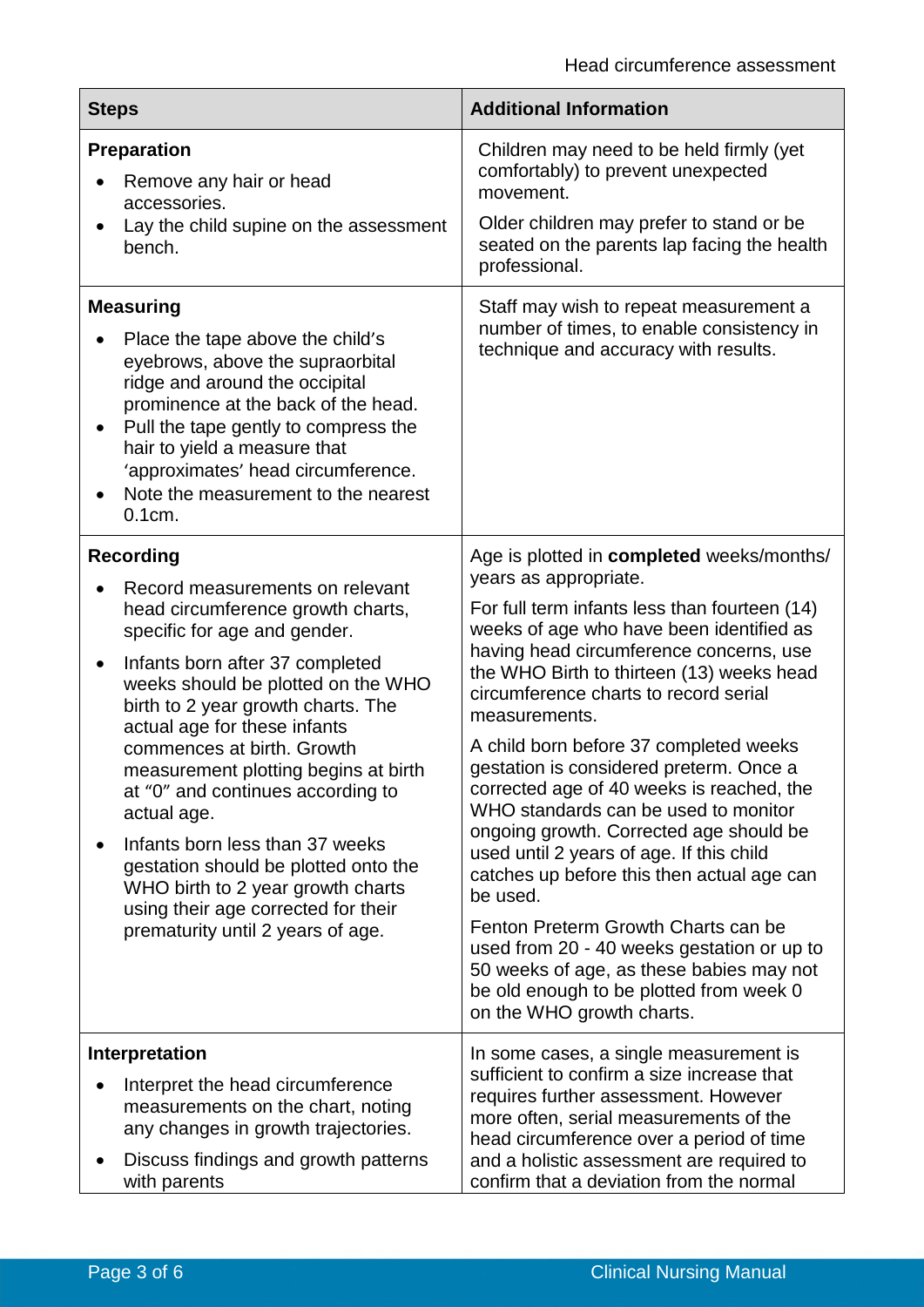| <b>Steps</b> | <b>Additional Information</b>                                                                                                                                 |
|--------------|---------------------------------------------------------------------------------------------------------------------------------------------------------------|
|              | pattern of growth has occurred.                                                                                                                               |
|              | Serial measurements showing changes in<br>the growth trajectories or unexpected<br>movement on the curves, requires<br>additional assessment and/or referral. |

### **Referral**

**References**

If required, refer to a medical practitioner for further assessment.

### **Documentation**

Nurses maintain accurate, comprehensive and contemporaneous documentation of assessments, planning, decision making and evaluations; according to CAHS-CH and WACHS processes.

| .                                                                                          |  |
|--------------------------------------------------------------------------------------------|--|
| Dietitians of Canada, Canadian Paediatric Society, The College of Family Physicians of     |  |
| Canada, Community Health Nurses of Canada. Promoting optimal monitoring of child growth in |  |
| Canada: Using the new World Health Organization growth charts - Executive Summary.         |  |
| Paediatrics & Child Health. 2010;15(2):77-9.                                               |  |
|                                                                                            |  |

2. World Health Organization. Training course on child growth assessment Geneva: World Health **Conducts** Organization; 19906 The Muslim Conducts of the from: [http://www.who.int/nutrition/publications/childgrowthstandards\\_trainingcourse/en/.](http://www.who.int/nutrition/publications/childgrowthstandards_trainingcourse/en/)

3. Australian Institute of Health and Welfare. National Maternity Data Development Project: Baby head circumference. Canberra: AIHW; 2016.

4. Duderstadt K. Pediatric physical examination: an illustrated handbook: Elsevier Health Sciences: 2013.

5. Lee R, DC N. Nutritional Assessment. 5th ed. New York: McGraw-Hill; 2010.

6. The Royal Children's Hospital Melbourne. Child Growth Learning Resource. Height or weight. 2013 [

7. Courchesne E, Carper R, Akshoomoff N. Evidence of brain overgrowth in the first year of life in autism. Jama. 2003;290(3):337 - 44.

8. Muratori F, Calderoni S, Apicella F, Filippi T, Santocchi E, Calugi S, et al. Tracing back to the onset of abnormal head circumference growth in Italian chidlren iwth autism spectrum disorder. Research in Autism Spectrum Disorders. 2012;6(1):442-9.

#### **Related policies, procedures and guidelines**

The following documents can be accessed in the **Clinical Nursing Manual** via the [HealthPoint](https://healthpoint.hdwa.health.wa.gov.au/policies/Pages/CACH-Community-Health.aspx) link, [Internet](https://ww2.health.wa.gov.au/About-us/Child-and-Adolescent-Health-Service/Child-and-Adolescent-Community-Health/Professional-resources/Community-Health-Clinical-Nursing-Manual) link or for WACHS staff in the [WACHS Policy](https://healthpoint.hdwa.health.wa.gov.au/policies/Pages/WACHS%20Policy%20Pages/WACHS-Policies.aspx) link

Body Mass Index assessment – child health

Body Mass Index assessment – primary school

Growth birth – 18 years

Growth faltering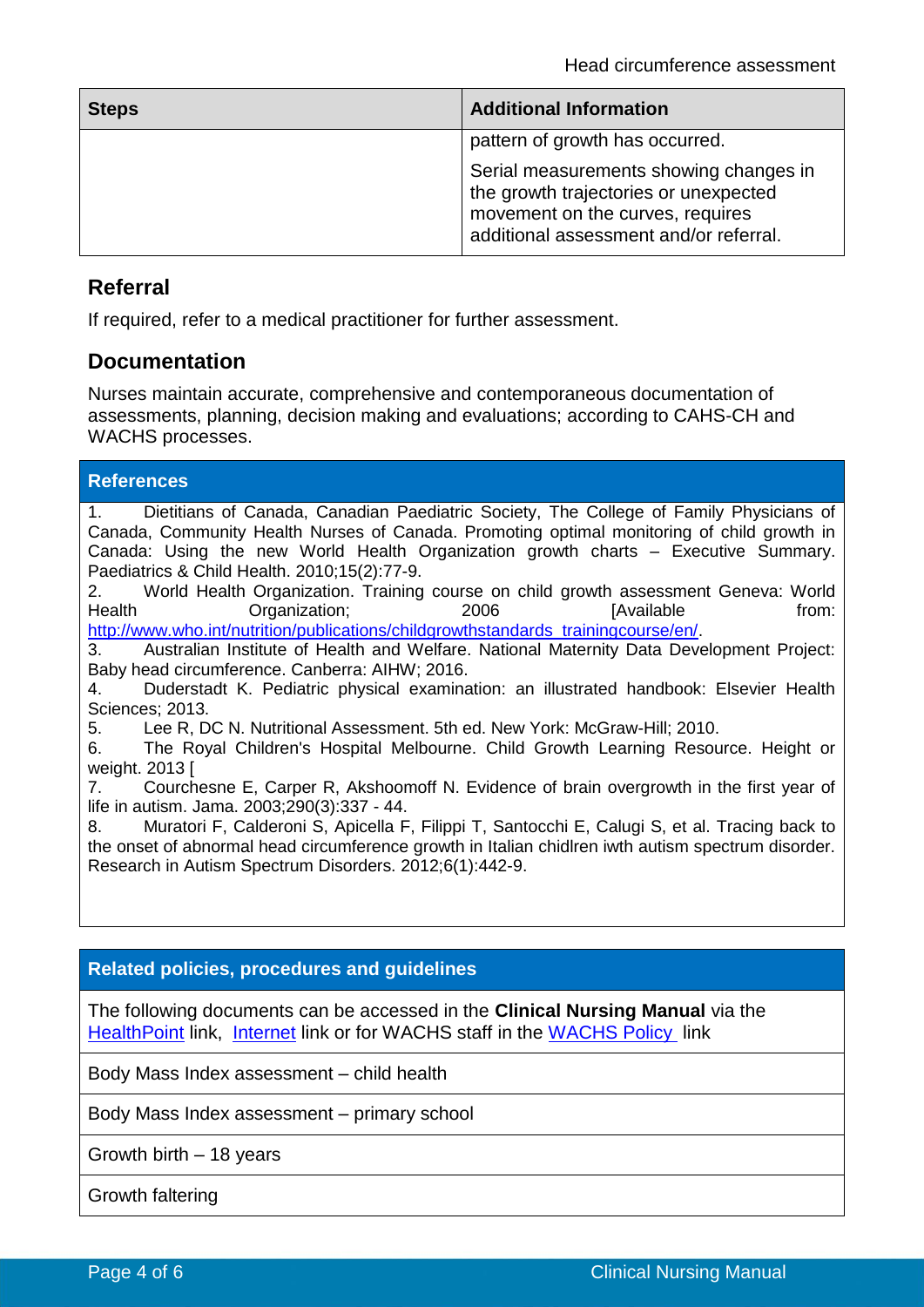Height assessment 2 years and over

Length assessment 0 - 2 years

Overweight and obesity

Physical assessment 0 - 4 years

Universal contact guidelines

Weight assessment 0 - 2 years

Weight assessment 2 years and over

The following documents can be accessed in the [CAHS-CH Operational Manual](https://healthpoint.hdwa.health.wa.gov.au/policies/Pages/CACH-Operational-Policies.aspx)

Infection control policies

#### **Related CAHS-CH forms**

The following forms can be accessed from the [CAHS-Community Health Forms](https://cahs-healthpoint.hdwa.health.wa.gov.au/cach/forms/Pages/default.aspx) page on **HealthPoint** 

Body Mass Index Boys (CHS430B)

Body Mass Index Girls (CHS430A)

World Health Organization Charts (CHS8000A series)

#### **Related CAHS-CH resources**

The following resources can be accessed from the [CAHS-Community Health Resources](https://cahs-healthpoint.hdwa.health.wa.gov.au/cach/resources/Pages/default.aspx) page on HealthPoint

How children develop

Practice guide for Community Health Nurses

#### **Related external resources**

[Royal Children's Hospital](http://www.rch.org.au/childgrowth/) Melbourne Child Growth learning resource

[Preterm Fenton Growth Charts](https://live-ucalgary.ucalgary.ca/resource/preterm-growth-chart/preterm-growth-chart)

[World Health Organization Charts 0 –](https://www.who.int/childgrowth/standards/en/) 6 months (external link)